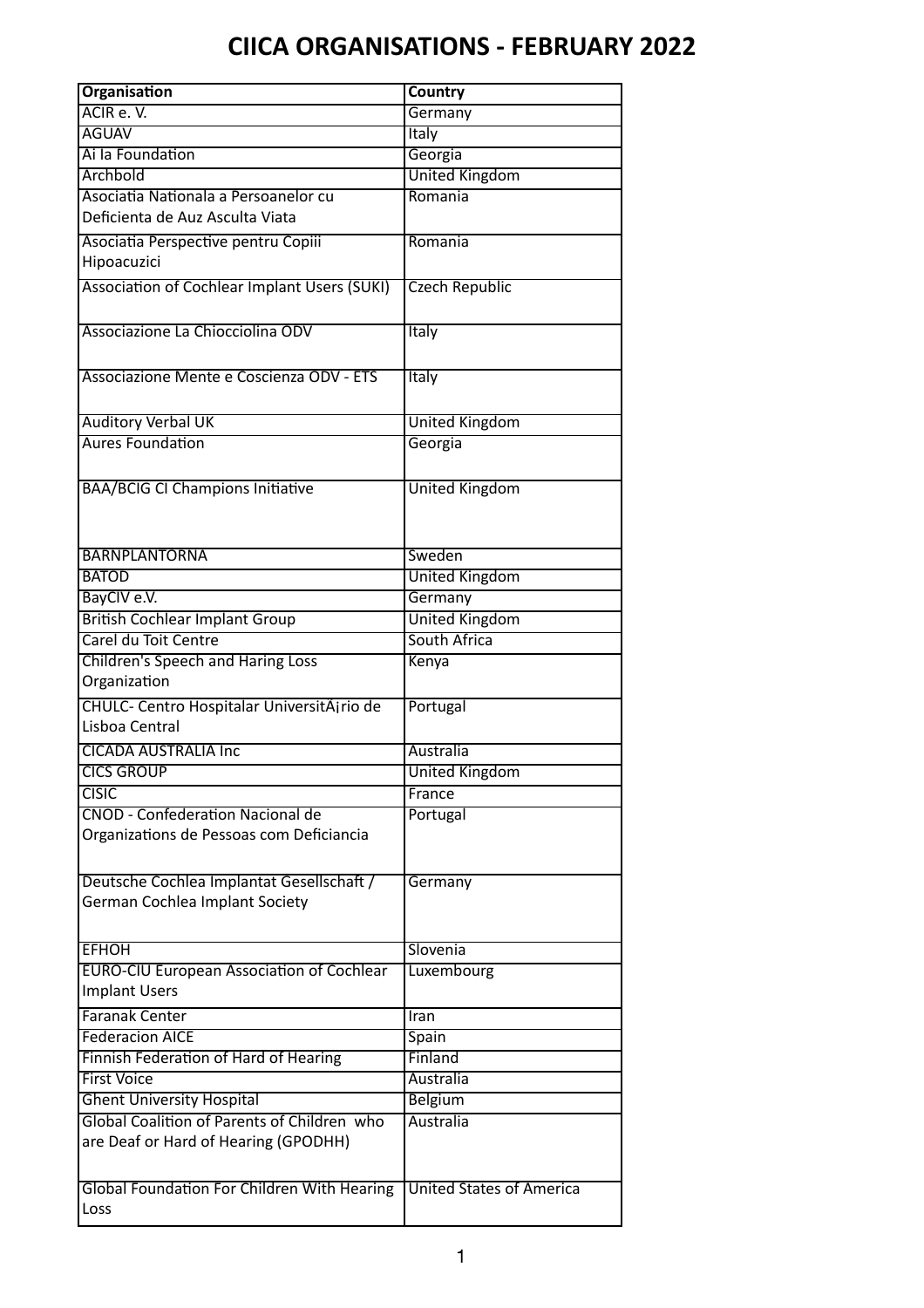| Groote Schuur Cochlear Implant Unit            | South Africa                               |  |
|------------------------------------------------|--------------------------------------------|--|
| Hor- und Sprachforderung Rhein-Main            | Germany                                    |  |
| gGmbH                                          |                                            |  |
| Hanseatisches Cochlea Implantat Zentrum        | Germany                                    |  |
|                                                |                                            |  |
|                                                |                                            |  |
|                                                |                                            |  |
| Hear His Voice Uganda                          | Uganda                                     |  |
| <b>Hear Us</b>                                 | South Africa                               |  |
| <b>Hearing Link</b>                            | <b>United Kingdom</b>                      |  |
| <b>Hearing Loss Association of America</b>     | <b>United States of America</b>            |  |
| <b>Hearing Rehabilitation Foundation</b>       | <b>United States of America</b>            |  |
| IFHOH - International Federation of Hard Of    | Israel                                     |  |
| Hearing people                                 |                                            |  |
| Implantaadilaste Selts                         | Estonia                                    |  |
|                                                |                                            |  |
| International Federation of Hard of Hearing    | Canada                                     |  |
| People                                         |                                            |  |
| International Federation of Hard of Hearing    | <b>Denmark</b>                             |  |
| Young People                                   |                                            |  |
| <b>LACI</b>                                    | Luxembourg<br>Finland                      |  |
| LapCI RY<br>Lehnhardt Stiftung                 |                                            |  |
| <b>Listening Together</b>                      | Germany<br><b>United States of America</b> |  |
|                                                |                                            |  |
| Logomamu Sprachtherapie                        | Germany                                    |  |
| Mittal Clinic - Advanced Center for Healthy    | India                                      |  |
| Heart & Joyful Speech and Hearing              |                                            |  |
|                                                |                                            |  |
| <b>National Association of Deafened People</b> | <b>United Kingdom</b>                      |  |
|                                                |                                            |  |
| National Cochlear Implant Users Association    | <b>United Kingdom</b>                      |  |
| (NCIUA)                                        |                                            |  |
| National Hearing implant and Research          | <b>Ireland</b>                             |  |
| Centre                                         |                                            |  |
| National Research Centre for Audiology and     | Russia                                     |  |
| <b>Hearing Rehabilitation</b>                  |                                            |  |
| <b>NatSIP (National Sensory Impairment</b>     | <b>United Kingdom</b>                      |  |
| Partnership)                                   |                                            |  |
| ONICI                                          | <b>Belgium</b>                             |  |
| <b>OPCI</b>                                    | Netherlands                                |  |
| <b>OUVIR (Hear) Portuguese Association of</b>  | Portugal                                   |  |
| <b>Hearing Aids and Implants Users</b>         |                                            |  |
| Parvaneha Association of Parents of deaf and   | <b>Iran</b>                                |  |
| hard of hearing children                       |                                            |  |
| Presbyterian Board of Governors CI Center of   | <b>United States of America</b>            |  |
| Excellence @ GBMC                              |                                            |  |
| Rasendra memorial nahar ent hospital           | India                                      |  |
| Razem dla sluchu                               | Poland                                     |  |
| RNID (Royal National Institute for Deaf        | <b>United Kingdom</b>                      |  |
| People)                                        |                                            |  |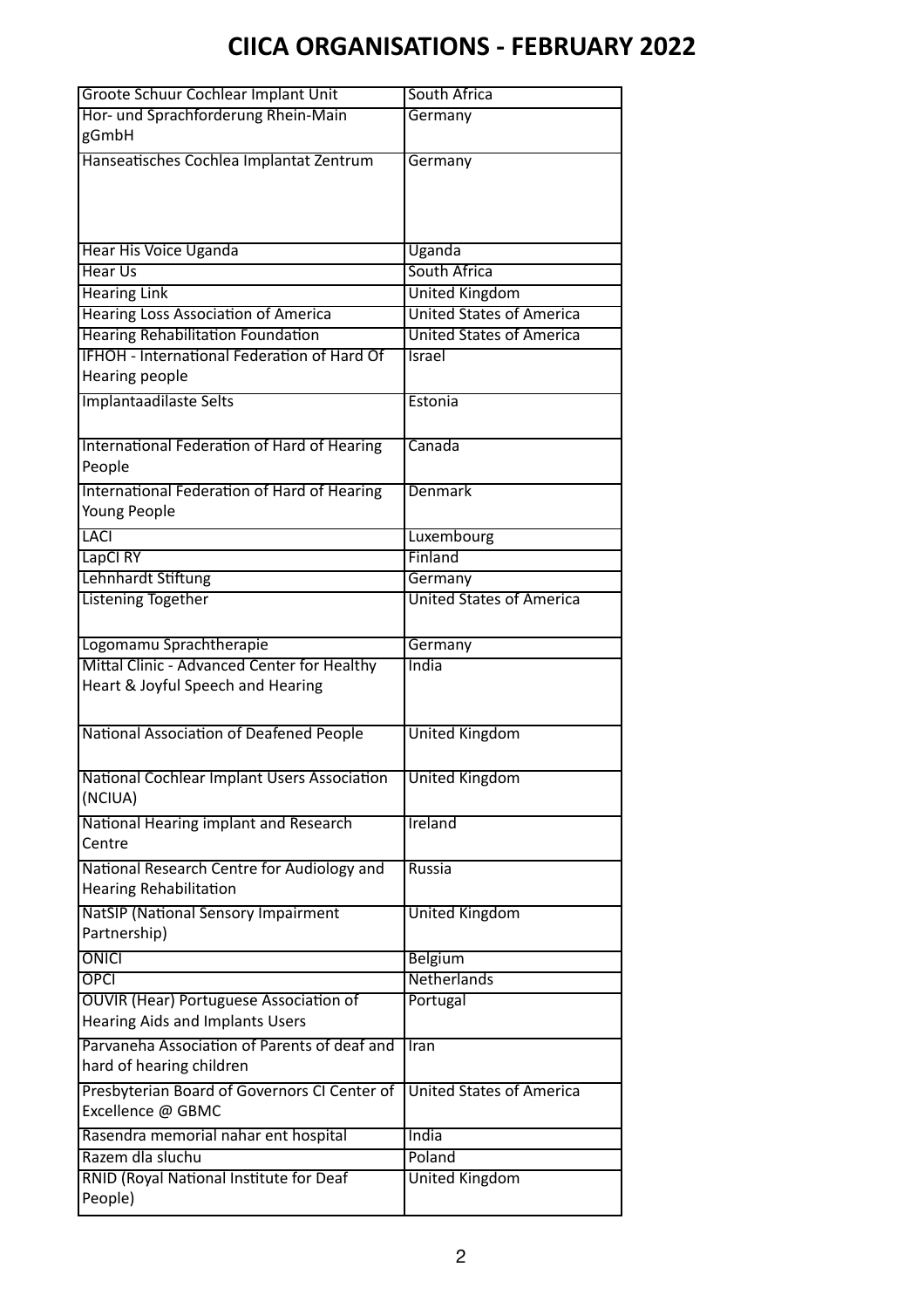| Schnecke gGmbH                                                                                  | Germany               |
|-------------------------------------------------------------------------------------------------|-----------------------|
| <b>SCIC-RIDBC</b>                                                                               | Australia             |
| ScorzalCj, a.c.                                                                                 | <b>Mexico</b>         |
| Senior60+HILD                                                                                   | Poland                |
| Smenadi                                                                                         | Georgia               |
| The Cochlear Implant Coach                                                                      | <b>United Kingdom</b> |
| The Danish Association of the Hard of<br>Hearing and VDNR (Nordic Council of Late-<br>Deafened) | Denmark               |
| The Hearing House                                                                               | New Zealand           |
| The Hearing House                                                                               | New Zealand           |
| The Pindrop Foundation                                                                          | <b>New Zealand</b>    |
| <b>Trafford Deaf Children's Society</b>                                                         | <b>United Kingdom</b> |
| University of KwaZulu Natal                                                                     | South Africa          |
| University of Southampton Auditory Implant                                                      | <b>United Kingdom</b> |
| Service                                                                                         |                       |
| <b>VConnect Foundation</b>                                                                      | India                 |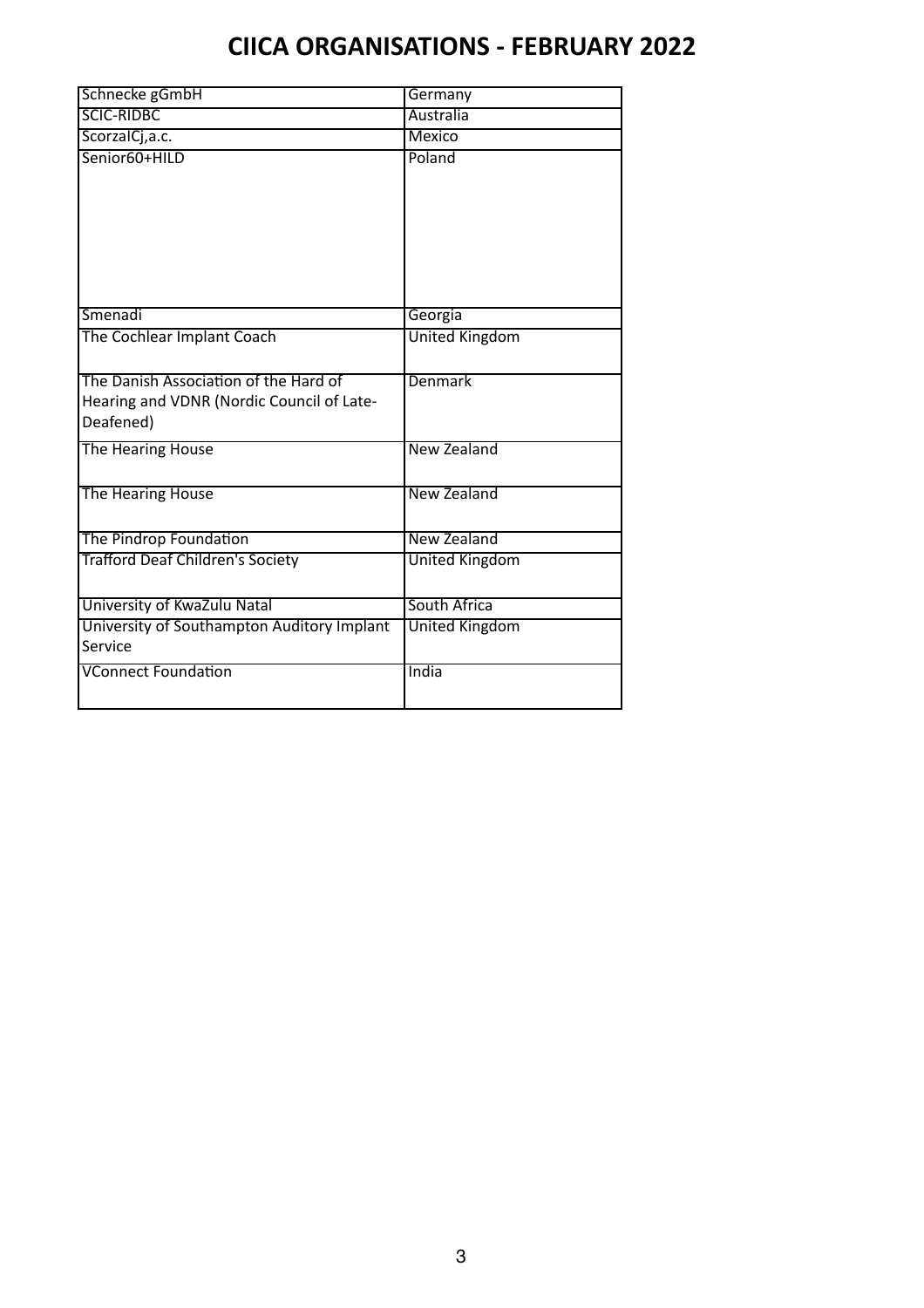| <b>Website</b>                                                |  |
|---------------------------------------------------------------|--|
| http://www.acir.de/                                           |  |
| https://www.aguav.it                                          |  |
| http://aiia.org.ge/                                           |  |
|                                                               |  |
| http://ascultaviata.ro                                        |  |
|                                                               |  |
| https://www.asociatiaperspective.ro/                          |  |
|                                                               |  |
| http://www.suki.cz/                                           |  |
|                                                               |  |
|                                                               |  |
| http://www.lachiocciolinaonlus.com/<br>index.php/home         |  |
|                                                               |  |
| https://menteecoscienza.org/                                  |  |
|                                                               |  |
| https://www.avuk.org                                          |  |
| https://www.facebook.com/                                     |  |
| auresfoundation                                               |  |
| https://www.baaudiology.org/                                  |  |
| professional-information/cochlear-                            |  |
| implant-champions/                                            |  |
| http://www.barnplantorna.se/                                  |  |
| https://www.batod.org.uk/                                     |  |
| https://www.bayciv.de/                                        |  |
| https://www.bcig.org.uk/                                      |  |
| http://www.careldutoit.co.za                                  |  |
|                                                               |  |
|                                                               |  |
| http://www.chlc.min-saude.pt                                  |  |
|                                                               |  |
| https://www.cicada.org.au                                     |  |
| https://www.cicsgroup.org.uk/                                 |  |
| https://www.cisic.fr/                                         |  |
| http://www.cnod.pt/home.htm                                   |  |
|                                                               |  |
|                                                               |  |
| https://www.dcig.de                                           |  |
|                                                               |  |
|                                                               |  |
| https://www.efhoh.org/                                        |  |
|                                                               |  |
| http://eurociu.eu/                                            |  |
|                                                               |  |
| http://faranakclinic.com                                      |  |
| https://www.implantecoclear.org                               |  |
| https://www.kuuloliitto.fi/<br>https://www.firstvoice.org.au/ |  |
| https://www.uzgent.be                                         |  |
| https://www.gpodhh.org/                                       |  |
|                                                               |  |
|                                                               |  |
|                                                               |  |
| https://childrenwithhearingloss.org                           |  |
|                                                               |  |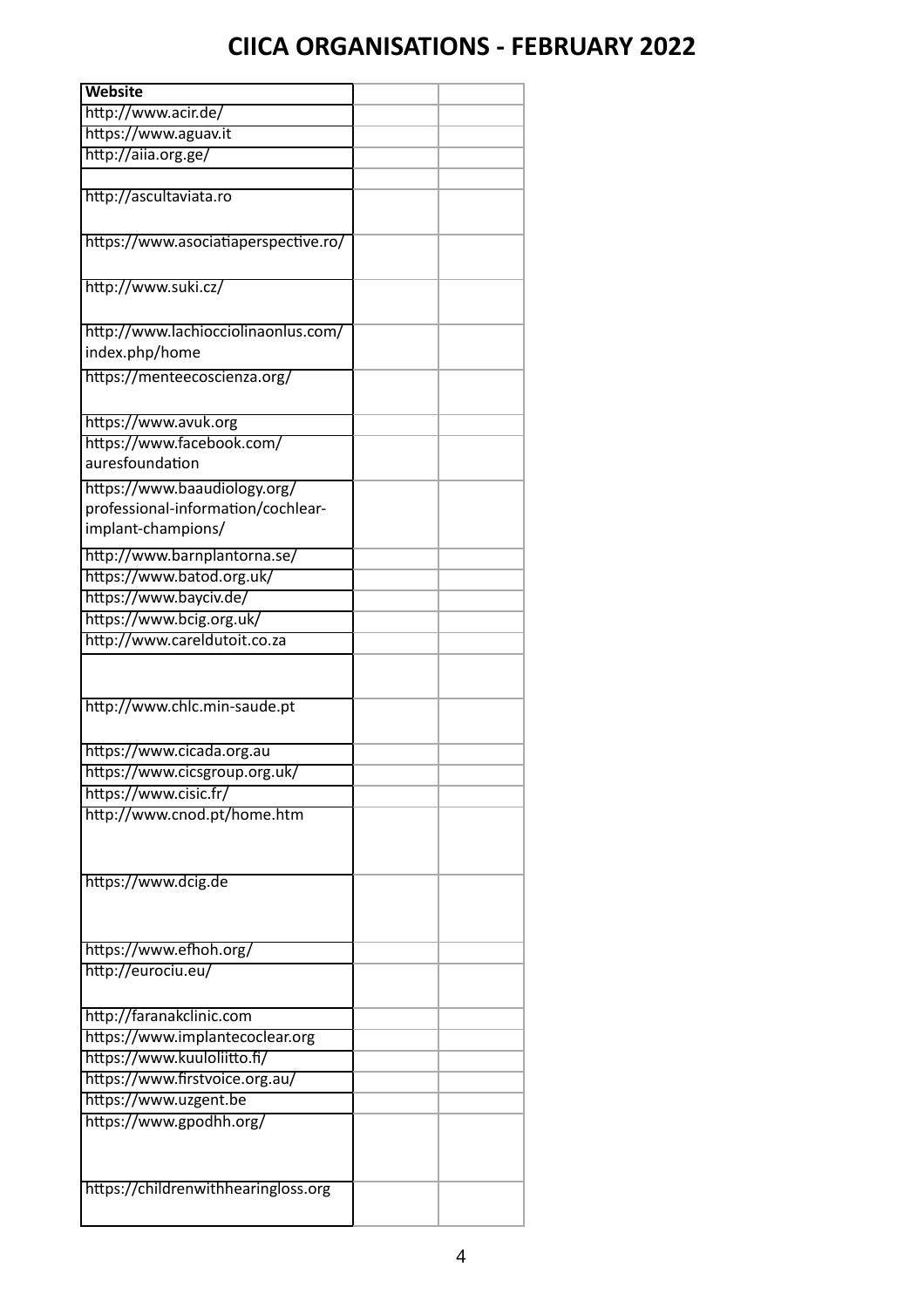| https://www.cic-rheinmain.de          |  |
|---------------------------------------|--|
|                                       |  |
| https://www.asklepios.com/            |  |
| hamburg/nord/heidberg/experten/       |  |
| hno/hanseatisches-cochlea-            |  |
| implantat-zentrum/                    |  |
|                                       |  |
| https://hhvuganda.org/                |  |
| http://www.hearus.org.za              |  |
| https://www.hearinglink.org/          |  |
| https://www.hearingloss.org/          |  |
| http://hearingrehab.org               |  |
| http://www.ifhoh.org                  |  |
|                                       |  |
| http://www.implantaadilapsed.ee/      |  |
|                                       |  |
|                                       |  |
| https://www.ifhoh.org/                |  |
|                                       |  |
| http://www.ifhohyp.org                |  |
|                                       |  |
| http://laci.lu/                       |  |
| https://lapci.fi/                     |  |
| https://lehnhardt-stiftung.org        |  |
| http://www.listeningtogether.com      |  |
|                                       |  |
|                                       |  |
| http://www.logomamu.de                |  |
| https://sites.google.com/view/mittal- |  |
| clinic-advanced-center-/home          |  |
|                                       |  |
| https://www.nadp.org.uk/              |  |
|                                       |  |
| https://www.nciua.org.uk/             |  |
|                                       |  |
|                                       |  |
|                                       |  |
|                                       |  |
| http://www.audiology.ru               |  |
|                                       |  |
| https://www.natsip.org.uk             |  |
|                                       |  |
| http://www.onici.be                   |  |
| http://opciweb.nl                     |  |
| http://www.ouvir.pt                   |  |
|                                       |  |
| https://www.gpodhh.org/Persian-       |  |
| resources                             |  |
|                                       |  |
| http://www.gbmc.org/cochlear          |  |
|                                       |  |
|                                       |  |
|                                       |  |
| http://www.razemdlasluchu.pl          |  |
| https://rnid.org.uk/                  |  |